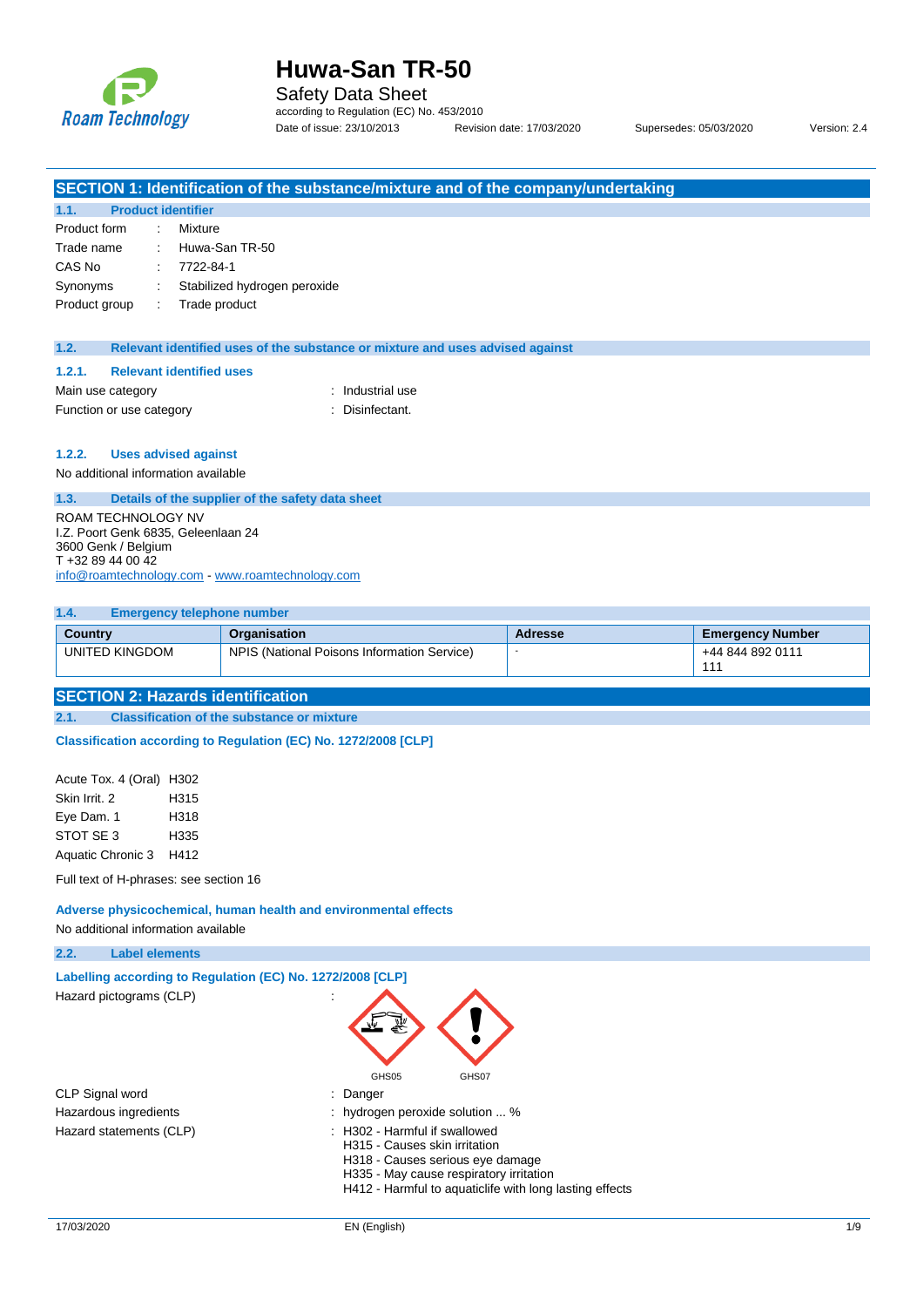## Safety Data Sheet

according to Regulation (EC) No. 453/2010

|      | Precautionary statements (CLP) | : P261 - Avoid breathing dust/fume/gas/mist/vapours/spray<br>P264 - Wash  thoroughly after handling<br>P270 - Do not eat, drink or smoke when using this product<br>P271 - Use only outdoors or in a well-ventilated area<br>P280 - Wear protective gloves/protective clothing/eye protection/face protection<br>P301+P312 - IF SWALLOWED: Call a POISON CENTER/doctor/ if you feel unwell<br>P302+P352 - IF ON SKIN: Wash with plenty of water/<br>P304+P340 - IF INHALED: Remove person to fresh air and keep comfortable for breathing<br>P305+P351+P338 - IF IN EYES: Rinse cautiously with water for several minutes. Remove<br>contact lenses, if present and easy to do. Continue rinsing<br>P310 - Immediately call a POISON CENTER/doctor/<br>P312 - Call a POISON CENTER/doctor/ if you feel unwell<br>P321 - Specific treatment (see  on this label)<br>P330 - Rinse mouth<br>P332+P313 - If skin irritation occurs: Get medical advice/attention<br>P362+P364 - Take off contaminated clothing and wash it before reuse<br>P403+P233 - Store in a well-ventilated place. Keep container tightly closed<br>P405 - Store locked up<br>P501 - Dispose of contents/container to |
|------|--------------------------------|-----------------------------------------------------------------------------------------------------------------------------------------------------------------------------------------------------------------------------------------------------------------------------------------------------------------------------------------------------------------------------------------------------------------------------------------------------------------------------------------------------------------------------------------------------------------------------------------------------------------------------------------------------------------------------------------------------------------------------------------------------------------------------------------------------------------------------------------------------------------------------------------------------------------------------------------------------------------------------------------------------------------------------------------------------------------------------------------------------------------------------------------------------------------------------------------|
| 2.3. | <b>Other hazards</b>           |                                                                                                                                                                                                                                                                                                                                                                                                                                                                                                                                                                                                                                                                                                                                                                                                                                                                                                                                                                                                                                                                                                                                                                                         |

#### Other hazards not contributing to the classification

: Danger of decomposition under influence of heat. Maintains combustion of flammable substances. Risk of decomposition in contact with non-tolerant materials (metal oxides, metal ions, metal salts, bases, reducing agents).

### **SECTION 3: Composition/information on ingredients**

# **3.1. Substance**

## Not applicable

### **3.2. Mixture**

| <b>Name</b>                   | <b>Product identifier</b>                                                                            | $\frac{9}{6}$                                                                                                                                                                                                  | <b>Classification according to</b><br><b>Regulation (EC) No.</b><br>1272/2008 [CLP]                                                       |
|-------------------------------|------------------------------------------------------------------------------------------------------|----------------------------------------------------------------------------------------------------------------------------------------------------------------------------------------------------------------|-------------------------------------------------------------------------------------------------------------------------------------------|
| hydrogen peroxide solution  % | (CAS No) 7722-84-1<br>(EC no) 231-765-0<br>(EC index no) 008-003-00-9<br>(REACH-no) 01-2119485845-22 | $49 - 49.9$                                                                                                                                                                                                    | Ox. Lig. 1, H271<br>Acute Tox. 4 (Oral), H302<br>Acute Tox. 4 (Inhalation: dust, mist),<br>H332<br>Skin Corr. 1A, H314<br>STOT SE 3. H335 |
| <b>Name</b>                   | <b>Product identifier</b>                                                                            |                                                                                                                                                                                                                | <b>Specific concentration limits</b>                                                                                                      |
| hydrogen peroxide solution  % | (CAS No) 7722-84-1<br>(EC no) 231-765-0<br>(EC index no) 008-003-00-9<br>(REACH-no) 01-2119485845-22 | $(5 = < C < 8)$ Eye Irrit. 2, H319<br>$(8 = < C < 50)$ Eye Dam. 1, H318<br>$(35 = < C)$ STOT SE 3, H335<br>$(50 = < C < 70)$ Ox. Lig. 2, H272<br>(70 = < C) Skin Corr. 1A, H314<br>(70 = < C) Ox. Lig. 1, H271 | $(35 = < C < 50)$ Skin Irrit. 2, H315<br>$(50 = < C < 70)$ Skin Corr. 1B, H314                                                            |

#### Full text of H-phrases: see section 16

| <b>SECTION 4: First aid measures</b>                                |  |                                                                                                                                                                                                                                  |
|---------------------------------------------------------------------|--|----------------------------------------------------------------------------------------------------------------------------------------------------------------------------------------------------------------------------------|
| <b>Description of first aid measures</b><br>4.1.                    |  |                                                                                                                                                                                                                                  |
| First-aid measures general                                          |  | Respiratory arrest: artificial respiration or oxygen. Prevent cooling by covering the victim (no<br>warming up). Depending on the victim's condition: doctor/hospital. Never give anything by mouth<br>to an unconscious person. |
| First-aid measures after inhalation                                 |  | Remove the victim into fresh air. Respiratory problems: consult a doctor/medical service.<br>Respiratory arrest: artificial respiration or oxygen.                                                                               |
| First-aid measures after skin contact                               |  | Wash immediately with lots of water. Take victim to a doctor if irritation persists. Wash<br>contaminated clothing before reuse.                                                                                                 |
| First-aid measures after eye contact                                |  | Rinse immediately with plenty of water for 15 minutes. Do not apply neutralizing agents. Take<br>victim to an ophthalmologist. Remove contact lenses, if present and easy to do. Continue rinsing.                               |
| First-aid measures after ingestion                                  |  | Rinse mouth with water. If swallowed, seek medical advice immediately and show this container<br>or label. Give nothing or a little water to drink. Do NOT induce vomiting.                                                      |
| 4.2.<br>Most important symptoms and effects, both acute and delayed |  |                                                                                                                                                                                                                                  |
| Symptoms/injuries after inhalation                                  |  | : Headache. Cough. Nausea. Slight irritation. Vomiting. May cause respiratory irritation. Dizziness.                                                                                                                             |
| Symptoms/injuries after skin contact                                |  | : Caustic burns/corrosion of the skin. Paleness. Causes skin irritation.                                                                                                                                                         |
| Symptoms/injuries after eye contact                                 |  | : Corrosion of the eye tissue. Permanent eye damage. Causes serious eye damage.                                                                                                                                                  |
| Symptoms/injuries after ingestion                                   |  | Burns to the gastric/intestinal mucosa. Abdominal pain. Dizziness. Headache. Disturbances of<br>consciousness. Vomiting.                                                                                                         |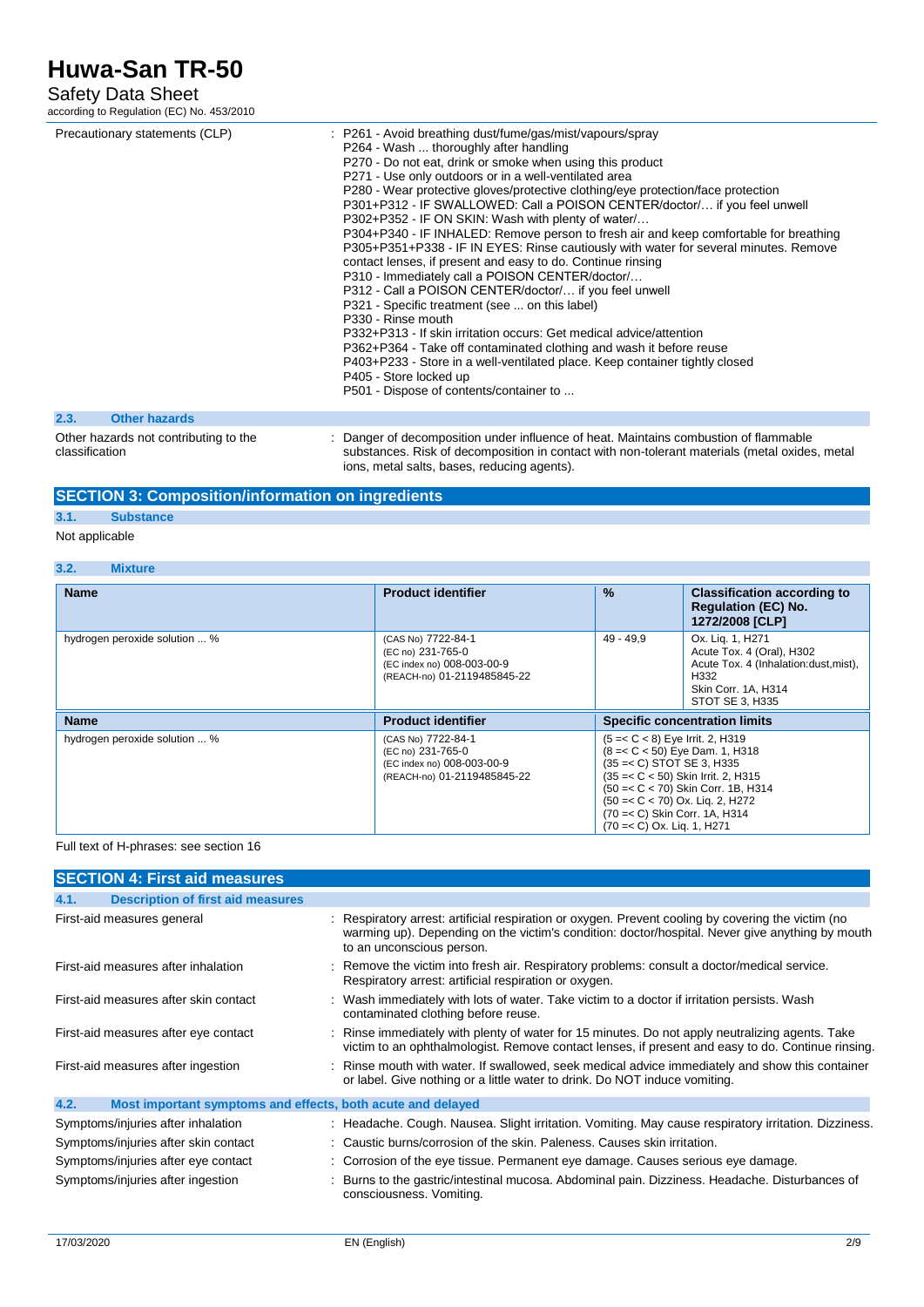Safety Data Sheet

| Safety Data Sheet<br>according to Regulation (EC) No. 453/2010 |                                                                                                                                                                                                                                                                          |  |  |
|----------------------------------------------------------------|--------------------------------------------------------------------------------------------------------------------------------------------------------------------------------------------------------------------------------------------------------------------------|--|--|
| Chronic symptoms                                               | : ON CONTINUOUS/REPEATED EXPOSURE/CONTACT: Dry/sore throat. Irritation of the eye<br>tissue.                                                                                                                                                                             |  |  |
| 4.3.                                                           | Indication of any immediate medical attention and special treatment needed                                                                                                                                                                                               |  |  |
| No additional information available                            |                                                                                                                                                                                                                                                                          |  |  |
| <b>SECTION 5: Firefighting measures</b>                        |                                                                                                                                                                                                                                                                          |  |  |
| 5.1.<br><b>Extinguishing media</b>                             |                                                                                                                                                                                                                                                                          |  |  |
| Suitable extinguishing media                                   | : Preferably: quantities of water. Water spray. Sand.                                                                                                                                                                                                                    |  |  |
| Unsuitable extinguishing media                                 | : Dry chemical powder. No carbon dioxide.                                                                                                                                                                                                                                |  |  |
| 5.2.<br>Special hazards arising from the substance or mixture  |                                                                                                                                                                                                                                                                          |  |  |
| Fire hazard                                                    | : Explosive when mixed with combustible material. Risk of overpressure and burst due to<br>decomposition in confined spaces and pipes. Maintains combustion of flammable substances.<br>Promotes combustion. Reactions involving a fire hazard: see "Reactivity Hazard". |  |  |
| <b>Explosion hazard</b>                                        | INDIRECT EXPLOSION HAZARD. Heat may cause pressure rise in tanks/drums: explosion risk.<br>Reactions with explosion hazards: see "Reactivity Hazard".                                                                                                                    |  |  |
| 5.3.<br><b>Advice for firefighters</b>                         |                                                                                                                                                                                                                                                                          |  |  |
| Precautionary measures fire                                    | Exposure to fire/heat: keep upwind. Exposure to fire/heat: have neighbourhood close doors and<br>windows.                                                                                                                                                                |  |  |
| Firefighting instructions                                      | Cool tanks/drums with water spray/remove them into safety. Use water spray or fog for cooling<br>exposed containers. Wear respiratory protection.                                                                                                                        |  |  |
| Protection during firefighting                                 | Heat/fire exposure: compressed air/oxygen apparatus. Do not enter fire area without proper<br>protective equipment, including respiratory protection.                                                                                                                    |  |  |
| <b>SECTION 6: Accidental release measures</b>                  |                                                                                                                                                                                                                                                                          |  |  |
| 6.1.                                                           | Personal precautions, protective equipment and emergency procedures                                                                                                                                                                                                      |  |  |
| 6.1.1.<br>For non-emergency personnel                          |                                                                                                                                                                                                                                                                          |  |  |
| Protective equipment                                           | : Gloves. Face-shield. Protective clothing.                                                                                                                                                                                                                              |  |  |
| <b>Emergency procedures</b>                                    | Inform the public about the hazard and give advice to keep upwind. Remove all sources of<br>ignition. Keep containers closed. Wear recommended personal protective equipment. Ensure<br>adequate air ventilation. Avoid contact with skin, eyes and clothing.            |  |  |
| 6.1.2.<br>For emergency responders                             |                                                                                                                                                                                                                                                                          |  |  |
| Protective equipment                                           | Equip cleanup crew with proper protection.                                                                                                                                                                                                                               |  |  |

Emergency procedures in the set of the set of the Sementian Semi-term in the Semi-term in the Semi-term in the S

## **6.2. Environmental precautions**

Prevent spreading in sewers. Prevent entry to sewers and public waters. Notify authorities if liquid enters sewers or public waters.

| 6.3.<br>Methods and material for containment and cleaning up |                                                                                                                                                                                                                                                                                                                                                                                                                                                                                                                                                                                                                                                                                                                                                              |
|--------------------------------------------------------------|--------------------------------------------------------------------------------------------------------------------------------------------------------------------------------------------------------------------------------------------------------------------------------------------------------------------------------------------------------------------------------------------------------------------------------------------------------------------------------------------------------------------------------------------------------------------------------------------------------------------------------------------------------------------------------------------------------------------------------------------------------------|
| For containment                                              | Dam up the liquid spill.                                                                                                                                                                                                                                                                                                                                                                                                                                                                                                                                                                                                                                                                                                                                     |
| Methods for cleaning up                                      | : Dilute directly spill with plenty of water. Take up liquid spill into a non combustible material e.g.:<br>sand. Scoop absorbed substance into closing containers. See "Material-handling" for suitable<br>container materials. Cover spill with non combustible material, e.g.: sand/earth. Spill must not<br>return in its original container. Take collected spill to manufacturer/competent authority. Clean<br>contaminated surfaces with an excess of water. Wash clothing and equipment after handling.<br>Soak up spills with inert solids, such as clay or diatomaceous earth as soon as possible. Collect<br>spillage. Store aways from other materials. Dam up the liquid spill. Notify authorities if liquid<br>enters sewers or public waters. |

### **6.4. Reference to other sections**

Reference to other sections (8, 13). See Heading 8. Exposure controls and personal protection.

|                    | <b>SECTION 7: Handling and storage</b>                       |                                                                                                                                                                                                                                                                                                                                                                                                                                                                                                                                                                                                                                                                                                                                |
|--------------------|--------------------------------------------------------------|--------------------------------------------------------------------------------------------------------------------------------------------------------------------------------------------------------------------------------------------------------------------------------------------------------------------------------------------------------------------------------------------------------------------------------------------------------------------------------------------------------------------------------------------------------------------------------------------------------------------------------------------------------------------------------------------------------------------------------|
| 7.1.               | <b>Precautions for safe handling</b>                         |                                                                                                                                                                                                                                                                                                                                                                                                                                                                                                                                                                                                                                                                                                                                |
|                    | Precautions for safe handling                                | : Comply with the legal requirements. Remove contaminated clothing immediately. Clean<br>contaminated clothing. Handle and open the container with care. Keep the substance free from<br>contamination. Do not discharge the waste into the drain. Keep away from sources of ignition -<br>No smoking. Observe strict hygiene. Carry operations in the open/under local exhaust/ventilation<br>or with respiratory protection. Wash hands and other exposed areas with mild soap and water<br>before eating, drinking or smoking and when leaving work. Avoid contact with skin, eyes and<br>clothing. Wear cold insulating gloves/face shield/eye protection. Avoid all unnecessary exposure.<br>Ensure adequate ventilation. |
| Hygiene measures   |                                                              | : Do not eat, drink or smoke when using this product. Wash  thoroughly after handling.                                                                                                                                                                                                                                                                                                                                                                                                                                                                                                                                                                                                                                         |
| 7.2.               | Conditions for safe storage, including any incompatibilities |                                                                                                                                                                                                                                                                                                                                                                                                                                                                                                                                                                                                                                                                                                                                |
| Storage conditions |                                                              | : Keep container in a well-ventilated place. Keep cool. Store in original container.                                                                                                                                                                                                                                                                                                                                                                                                                                                                                                                                                                                                                                           |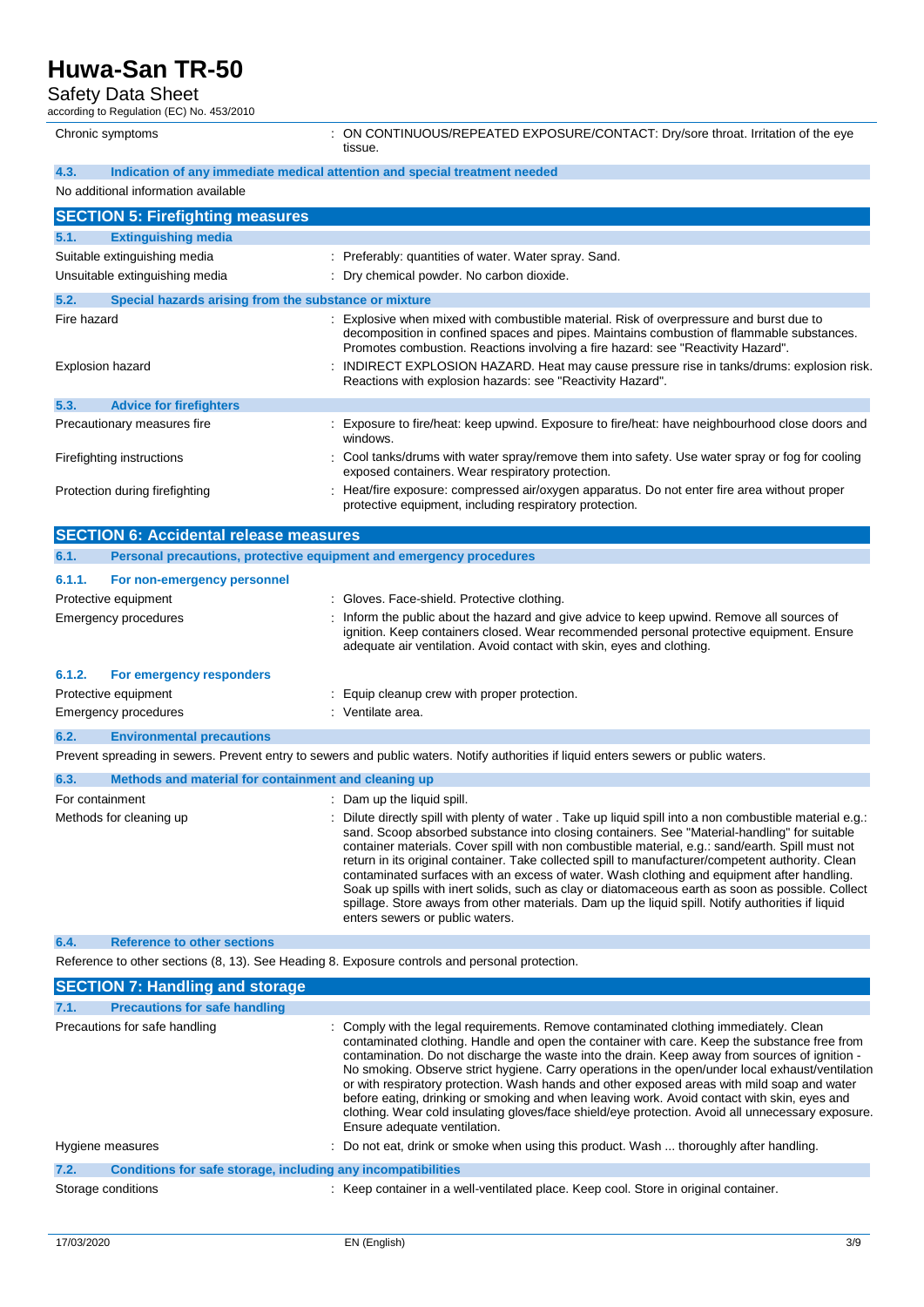# Safety Data Sheet

according to Regulation (EC) No. 453/2010

| Incompatible products         | : organic materials. reducing agents. Combustible. Rust. dirt. metals. Risk of decomposition in<br>contact with non-tolerant materials (metal oxides, metal ions, metal salts, bases, reducing<br>agents).                                       |
|-------------------------------|--------------------------------------------------------------------------------------------------------------------------------------------------------------------------------------------------------------------------------------------------|
| Incompatible materials        | : tin. Chromium. copper. iron. lead. Manganese (Mn). nickel. zinc.                                                                                                                                                                               |
| Storage temperature           | $\therefore$ 10 - 30 °C                                                                                                                                                                                                                          |
| Heat and ignition sources     | : heat sources.                                                                                                                                                                                                                                  |
| Prohibitions on mixed storage | : combustible materials. reducing agents. (strong) acids. (strong) bases. highly flammable<br>materials. metals. organic materials. alcohols.                                                                                                    |
| Storage area                  | : Store in a cool area. Keep out of direct sunlight. Store in a dark area. Keep container in a well-<br>ventilated place. Fireproof storeroom. Under a shelter/in the open. Keep only in the original<br>container. Meet the legal requirements. |
| Special rules on packaging    | : closing. nonhermetical. with pressure relief valve. clean. opaque. correctly labelled. meet the<br>legal requirements. Secure fragile packagings in solid containers.                                                                          |
| Packaging materials           | : SUITABLE MATERIAL: stainless steel. aluminium. polyethylene. glass. stoneware/porcelain.<br>MATERIAL TO AVOID: monel steel. iron. copper. zinc. lead. nickel.                                                                                  |

#### **7.3. Specific end use(s)**

#### No additional information available

### **SECTION 8: Exposure controls/personal protection**

| 8.1.<br><b>Control parameters</b> |                        |                                                                           |  |  |
|-----------------------------------|------------------------|---------------------------------------------------------------------------|--|--|
| Huwa-San TR-50                    |                        |                                                                           |  |  |
| United Kingdom                    | Limit value $(mq/m^3)$ | TWA: 1,4 mg/m <sup>3</sup> (8 hr)<br>STEL: 2,8 mg/m <sup>3</sup> (15 min) |  |  |
| United Kingdom                    | Limit value (ppm)      | TWA: 1 ppm $(8 \text{ hr})$<br>STEL: 2 ppm (15 min)                       |  |  |
| Ireland                           | Limit value $(mq/m3)$  | TWA: $1,5$ mg/m <sup>3</sup> (8 hr)<br>STEL: 3 mg/m <sup>3</sup> (15 min) |  |  |
| Ireland                           | Limit value (ppm)      | TWA: 1 ppm $(8 \text{ hr})$<br>STEL: 2 ppm (15 min)                       |  |  |

List source(s): UK - EH40/2005 Containing the workplace exposure limits (WELs) for use with the Control of Substances

Hazardous to Health Regulations (COSHH) 2002 (as amended). Updated by September 2006 official press release and October

2007 Supplement. IRE - 2010 Code of Practice for the Safety, Health and Welfare at Work (Chemical Agents) Regulations 2001. Published by the Health and Safety Authority.

| Huwa-San TR-50                             |                                               |  |  |
|--------------------------------------------|-----------------------------------------------|--|--|
| DNEL/DMEL (Workers)                        |                                               |  |  |
| Acute - local effects, inhalation          | 3 mg/m <sup>3</sup> Respiratory inhalation    |  |  |
| Long-term - local effects, inhalation      | 1,4 mg/m <sup>3</sup> Respiratory inhalation  |  |  |
| DNEL/DMEL (General population)             |                                               |  |  |
| Acute - local effects, inhalation          | 1,93 mg/m <sup>3</sup> Respiratory inhalation |  |  |
| Long-term - local effects, inhalation      | 0,21 mg/m <sup>3</sup> Respiratory inhalation |  |  |
| PNEC (Water)                               |                                               |  |  |
| PNEC aqua (freshwater)                     | $0,0126$ mg/l                                 |  |  |
| PNEC aqua (marine water)                   | $0.0126$ mg/l                                 |  |  |
| <b>PNEC</b> (Sediment)                     |                                               |  |  |
| PNEC sediment (freshwater)                 | 0,047 mg/kg dwt                               |  |  |
| PNEC sediment (marine water)               | $0,047$ mg/kg dwt                             |  |  |
| PNEC (Soil)                                |                                               |  |  |
| PNEC soil                                  | $0,0023$ mg/kg dwt                            |  |  |
| PNEC (STP)                                 |                                               |  |  |
| PNEC sewage treatment plant<br>$4,66$ mg/l |                                               |  |  |
| 8.2.<br><b>Exposure controls</b>           |                                               |  |  |

Appropriate engineering controls : Avoid contact with skin, eyes, or clothing. Wash hands and face before break and at end of works. Measure the concentration in the air regularly. Emergency eye wash fountains and safety showers should be available in the immediate vicinity of any potential exposure. Do not eat, drink and do not smoke in areas where product is used. Carry operations in the open/under local exhaust/ventilation or with respiratory protection.

Personal protective equipment : Gloves. Face shield. Corrosionproof clothing. High gas/vapour concentration: gas mask with filter type B. Avoid all unnecessary exposure.

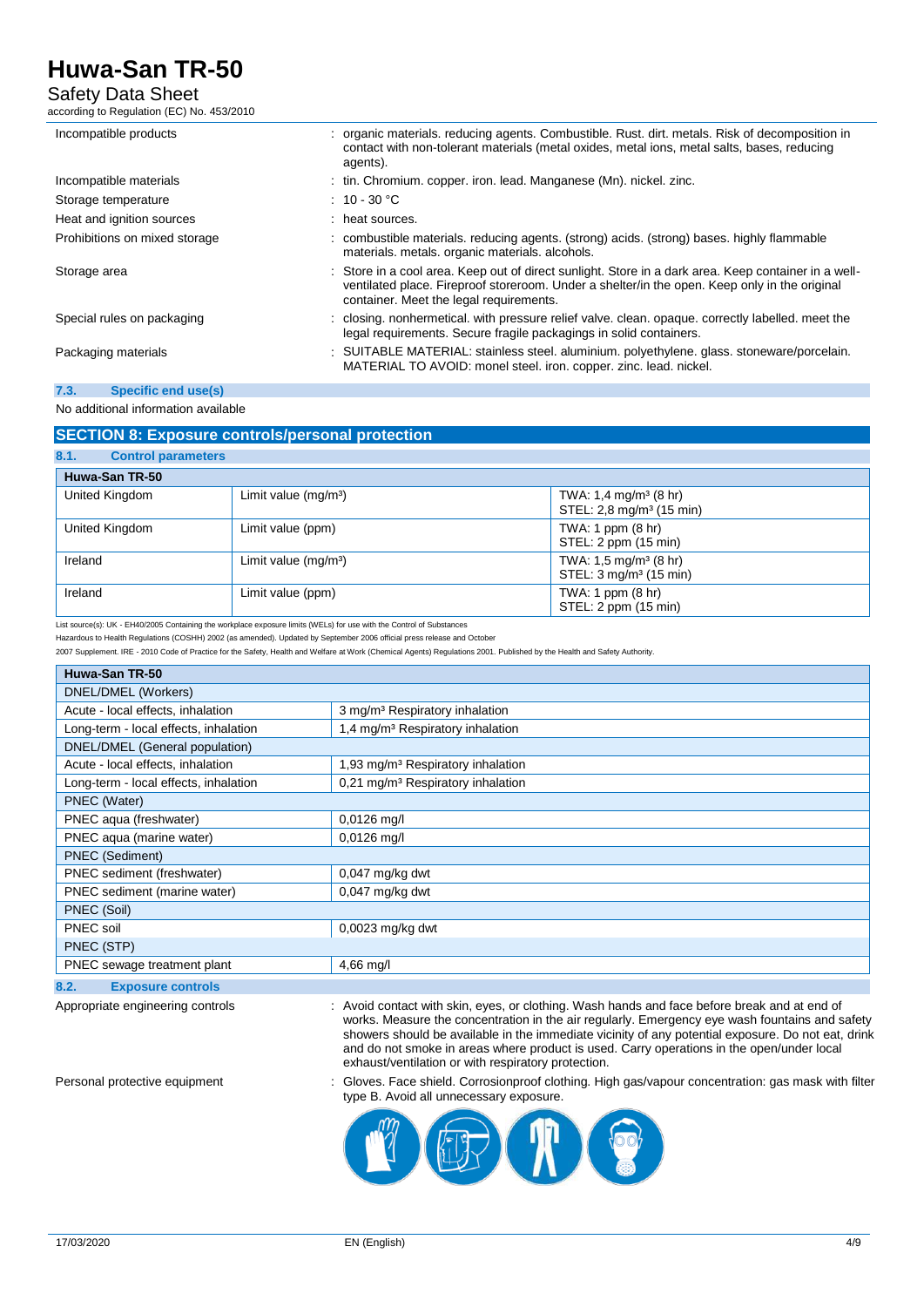# Safety Data Sheet

according to Regulation (EC) No. 453/2010

| Materials for protective clothing | : GIVE GOOD RESISTANCE: natural rubber. nitrile rubber. butyl rubber. polyethylene. PVC. viton.<br>GIVE LESS RESISTANCE: neoprene. polyethylene/ethylenevinylalcohol. GIVE POOR<br>RESISTANCE: leather, PVA, natural fibres. |
|-----------------------------------|------------------------------------------------------------------------------------------------------------------------------------------------------------------------------------------------------------------------------|
| Hand protection                   | : Gloves. Wear protective gloves.                                                                                                                                                                                            |
| Eye protection                    | : Face shield. Chemical goggles or safety glasses.                                                                                                                                                                           |
| Skin and body protection          | : Corrosion-proof clothing. Wear suitable protective clothing.                                                                                                                                                               |
| Respiratory protection            | : High gas/vapour concentration: gas mask with filter type B. Wear appropriate mask.                                                                                                                                         |
| Environmental exposure controls   | Reference to other sections (6.2, 6.3, 13).                                                                                                                                                                                  |
| Other information                 | : Do not eat, drink or smoke during use.                                                                                                                                                                                     |
|                                   |                                                                                                                                                                                                                              |

#### **SECTION 9: Physical and chemical properties**

| Information on basic physical and chemical properties<br>9.1. |                                                                            |
|---------------------------------------------------------------|----------------------------------------------------------------------------|
| Physical state                                                | : Liquid                                                                   |
| Appearance                                                    | : Liquid.                                                                  |
| Molecular mass                                                | : $34,01$ g/mol                                                            |
| Colour                                                        | Colourless.                                                                |
| Odour                                                         | Almost odourless. Pungent.                                                 |
| Odour threshold                                               | No data available                                                          |
| pH                                                            | $: 0.4 - 1.8$                                                              |
| pH solution                                                   | $: 50 \%$                                                                  |
| Relative evaporation rate (butylacetate=1)                    | $\therefore$ 21                                                            |
| Melting point                                                 | : Not applicable                                                           |
| Freezing point                                                | $: -52 °C$                                                                 |
| Boiling point                                                 | : 114 °C (50%)                                                             |
| Flash point                                                   | Not applicable                                                             |
| Self ignition temperature                                     | No data available                                                          |
| Decomposition temperature                                     | No data available                                                          |
| Flammability (solid, gas)                                     | Non flammable                                                              |
| Vapour pressure                                               | 12 <sub>hPa</sub>                                                          |
| Vapour pressure at 50 °C                                      | $: 72$ hPa                                                                 |
| Relative vapour density at 20 °C                              | $\therefore$ > 1                                                           |
| Relative density                                              | : $1,2$                                                                    |
| Density                                                       | : $1,190 - 1,200$ g/cm <sup>3</sup> (50%)                                  |
| Solubility                                                    | Soluble in water. Soluble in ethanol. Soluble in ether.<br>Water: Complete |
| Log Pow                                                       | $: -1,57$                                                                  |
| Viscosity, kinematic                                          | No data available                                                          |
| Viscosity, dynamic                                            | : $1,17 - 1,249$ mPa.s                                                     |
| <b>Explosive properties</b>                                   | : No data available                                                        |
| Oxidising properties                                          | May intensify fire; oxidiser.                                              |
| <b>Explosive limits</b>                                       | : No data available                                                        |
| 9.2.<br><b>Other information</b>                              |                                                                            |
| <b>VOC</b> content                                            | : Not applicable                                                           |

#### **SECTION 10: Stability and reactivity**

#### **10.1. Reactivity**

Decomposes slowly on exposure to light: oxidation resulting in increased fire or explosion risk with pressure rise and possible bursting of container. This reaction is accelerated on exposure to impurities and on exposure to temperature rise. Reacts violently with combustible materials: risk of spontaneous ignition. With (some) metals and their compounds. With (some) acids/bases. With organic material. With oxygen compounds. With (strong) reducers. Reacts with combustible materials: (increased) risk of fire/explosion. Reacts with (strong) oxidizers: (increased) risk of fire/explosion. This reaction is accelerated on exposure to impurities. Release of oxygen in contact with impurities, decomposition catalysts and incompatible substances.

#### **10.2. Chemical stability**

Unstable on exposure to heat. Unstable on exposure to light. Not established.

**10.3. Possibility of hazardous reactions** heat sources. Refer to section 10.1 on Reactivity.

### **10.4. Conditions to avoid**

Direct sunlight. Extremely high or low temperatures. Keep the substance free from contamination. Refer to Section 10 on Incompatible Materials.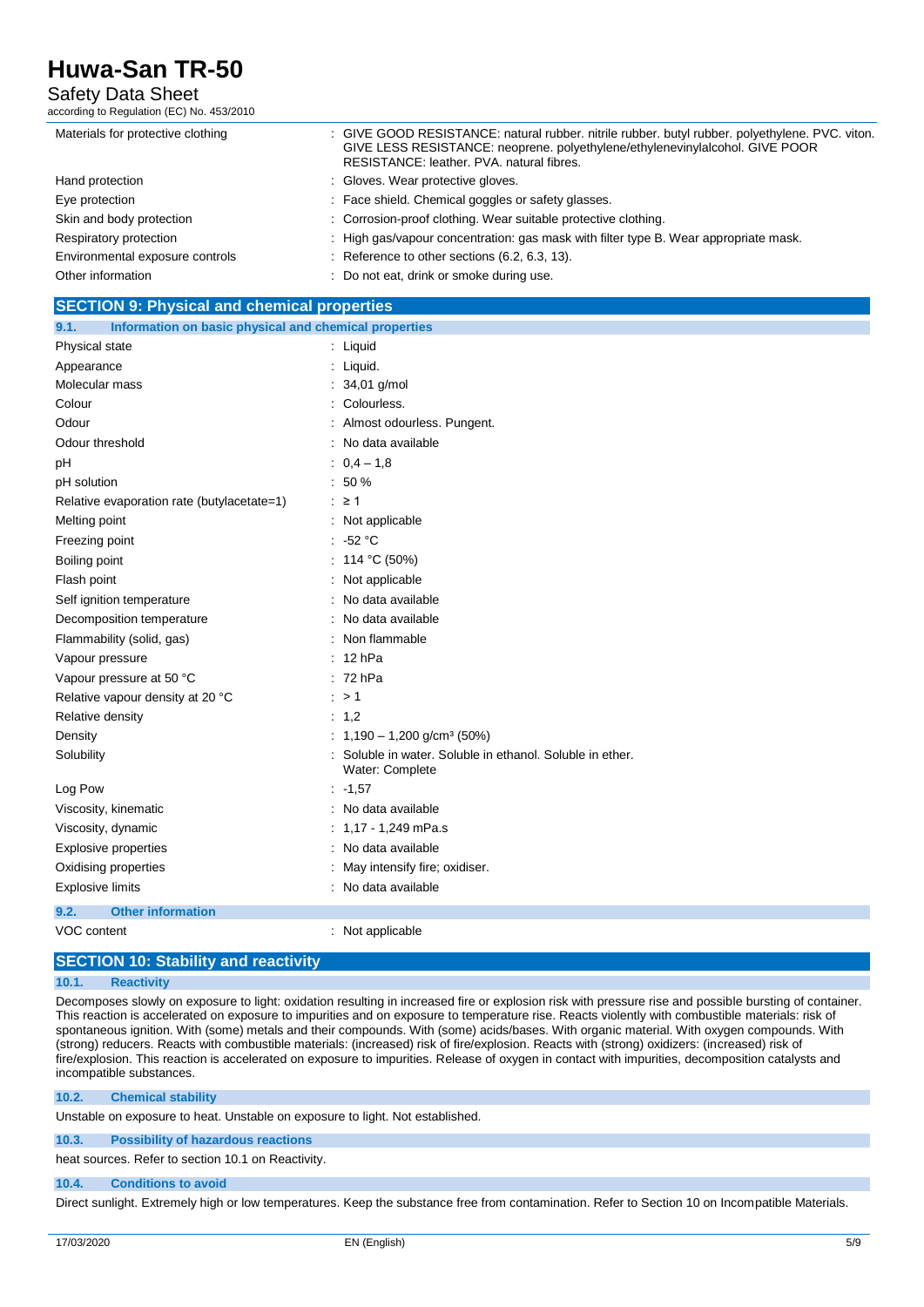Safety Data Sheet

according to Regulation (EC) No. 453/2010

| 10.5.<br><b>Incompatible materials</b>                                                 |                                                                  |  |  |
|----------------------------------------------------------------------------------------|------------------------------------------------------------------|--|--|
| Strong acids. Strong bases. dirt. May be corrosive to metals. metals. Oxidizing agent. |                                                                  |  |  |
| 10.6.<br><b>Hazardous decomposition products</b>                                       |                                                                  |  |  |
| oxygen.                                                                                |                                                                  |  |  |
| <b>SECTION 11: Toxicological information</b>                                           |                                                                  |  |  |
| Information on toxicological effects<br>11.1.                                          |                                                                  |  |  |
| Acute toxicity                                                                         | : Harmful if swallowed.                                          |  |  |
| Huwa-San TR-50                                                                         |                                                                  |  |  |
| LD50 oral rat                                                                          | > 500 mg/kg Hydrogen peroxide 50%                                |  |  |
| LD50 dermal rabbit                                                                     | > 4000 mg/kg 50% H2O2                                            |  |  |
| ATE (oral)                                                                             | 500,000 mg/kg bodyweight                                         |  |  |
| hydrogen peroxide solution  % (7722-84-1)                                              |                                                                  |  |  |
| ATE (oral)                                                                             | 500,000 mg/kg bodyweight                                         |  |  |
| ATE (dust, mist)                                                                       | 1,500 mg/l/4h                                                    |  |  |
| Skin corrosion/irritation                                                              | Causes skin irritation.                                          |  |  |
|                                                                                        | $pH: 0, 4 - 1, 8$                                                |  |  |
| Serious eye damage/irritation                                                          | Causes serious eye damage.                                       |  |  |
|                                                                                        | $pH: 0, 4 - 1, 8$                                                |  |  |
| Respiratory or skin sensitisation                                                      | : Not classified                                                 |  |  |
|                                                                                        | Based on available data, the classification criteria are not met |  |  |
| Germ cell mutagenicity                                                                 | Not classified                                                   |  |  |
|                                                                                        | Based on available data, the classification criteria are not met |  |  |
| Carcinogenicity                                                                        | Not classified                                                   |  |  |
|                                                                                        | Based on available data, the classification criteria are not met |  |  |
| Reproductive toxicity                                                                  | Not classified                                                   |  |  |
|                                                                                        | Based on available data, the classification criteria are not met |  |  |
| Specific target organ toxicity (single exposure)                                       | May cause respiratory irritation.                                |  |  |
| Specific target organ toxicity (repeated                                               | : Not classified                                                 |  |  |
| exposure)                                                                              | Based on available data, the classification criteria are not met |  |  |
| Aspiration hazard                                                                      | Not classified                                                   |  |  |
|                                                                                        | Based on available data, the classification criteria are not met |  |  |
| Potential Adverse human health effects and<br>symptoms                                 | : Harmful if swallowed.                                          |  |  |

| <b>SECTION 12: Ecological information</b>                                         |                                                       |  |  |
|-----------------------------------------------------------------------------------|-------------------------------------------------------|--|--|
| 12.1.<br><b>Toxicity</b>                                                          |                                                       |  |  |
| : Classification concerning the environment: not applicable.<br>Ecology - general |                                                       |  |  |
| Huwa-San TR-50                                                                    |                                                       |  |  |
| LC50 fishes 1                                                                     | 16,4 mg/l (96 h; Pimephales promelas; Solution >=50%) |  |  |
| EC50 Daphnia 1                                                                    | 2,4 mg/l (48 h; Daphnia pulex; Solution >=50%)        |  |  |
| EC50 other aquatic organisms 1                                                    | 2,5 mg/l (72 h; Chlorella vulgaris)                   |  |  |
| LC50 fish 2                                                                       | 37,4 mg/l (96 h; Ictalurus punctatus)                 |  |  |
| EC50 Daphnia 2                                                                    | 7,7 mg/l (24 h; Daphnia magna; Solution >=50%)        |  |  |

| 12.2.<br><b>Persistence and degradability</b>                                  |                                                                                                                                                    |  |
|--------------------------------------------------------------------------------|----------------------------------------------------------------------------------------------------------------------------------------------------|--|
| Huwa-San TR-50                                                                 |                                                                                                                                                    |  |
| Persistence and degradability                                                  | Biodegradability: not applicable. No (test)data on mobility of the components of the mixture<br>available. Photolysis in the air. Not established. |  |
| Biochemical oxygen demand (BOD)                                                | Not applicable                                                                                                                                     |  |
| Chemical oxygen demand (COD)                                                   | Not applicable                                                                                                                                     |  |
| <b>ThOD</b>                                                                    | Not applicable                                                                                                                                     |  |
| BOD (% of ThOD)                                                                | Not applicable                                                                                                                                     |  |
| 12.3.<br><b>Bioaccumulative potential</b>                                      |                                                                                                                                                    |  |
| Huwa-San TR-50                                                                 |                                                                                                                                                    |  |
| Log Pow                                                                        | $-1,57$                                                                                                                                            |  |
| Bioaccumulation: not applicable. Not established.<br>Bioaccumulative potential |                                                                                                                                                    |  |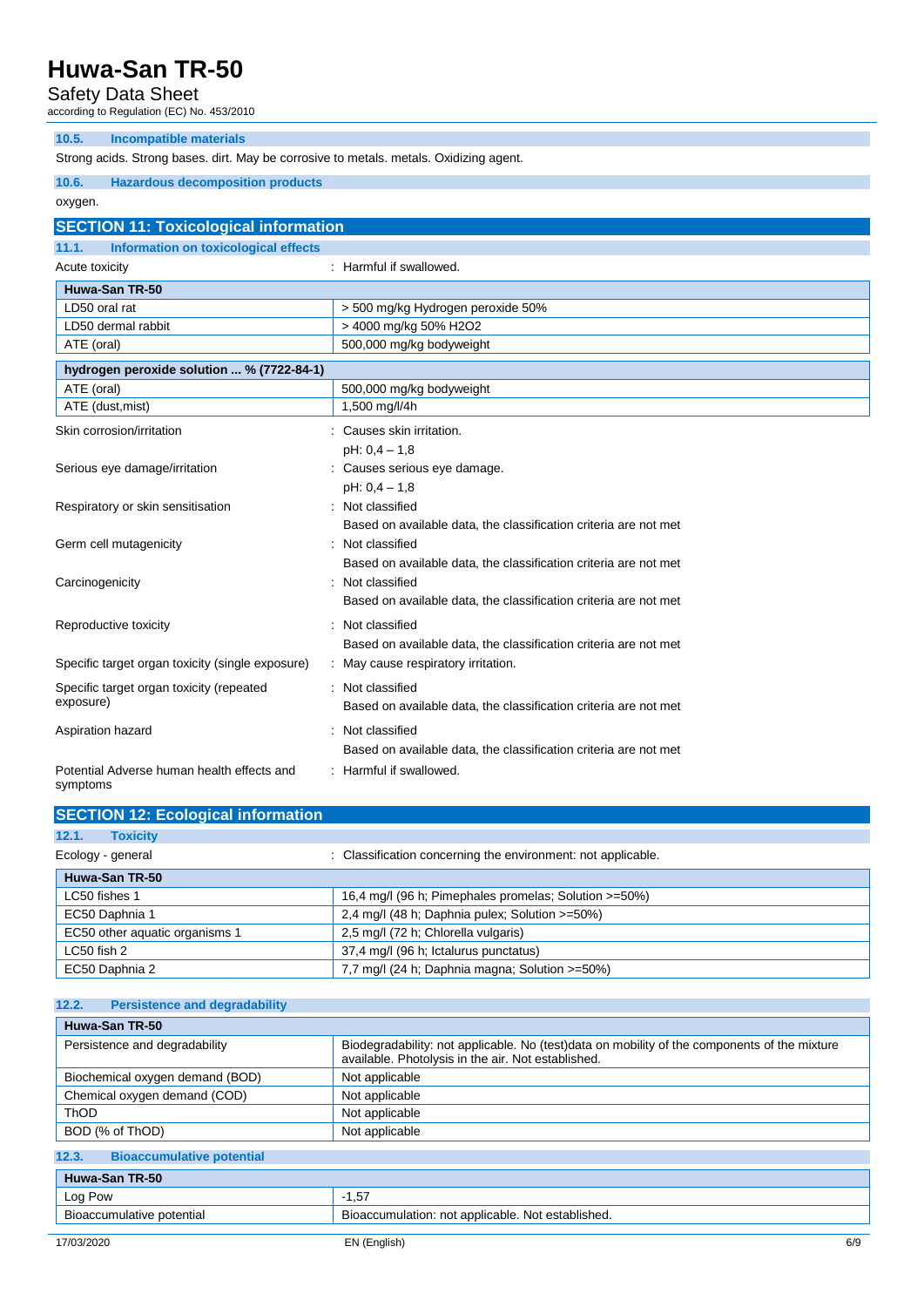Safety Data Sheet

| according to Regulation (EC) No. 453/2010 |                                           |                                    |
|-------------------------------------------|-------------------------------------------|------------------------------------|
| 12.4.                                     | <b>Mobility in soil</b>                   |                                    |
| No additional information available       |                                           |                                    |
| 12.5.                                     | <b>Results of PBT and vPvB assessment</b> |                                    |
| No additional information available       |                                           |                                    |
| 12.6.                                     | <b>Other adverse effects</b>              |                                    |
|                                           |                                           | : Avoid release to the environment |

| <b>SECTION 13: Disposal considerations</b> |                                                                                                                                                                                                                                                                                                                                                                                                                                                                                                                                               |  |  |
|--------------------------------------------|-----------------------------------------------------------------------------------------------------------------------------------------------------------------------------------------------------------------------------------------------------------------------------------------------------------------------------------------------------------------------------------------------------------------------------------------------------------------------------------------------------------------------------------------------|--|--|
| <b>Waste treatment methods</b><br>13.1.    |                                                                                                                                                                                                                                                                                                                                                                                                                                                                                                                                               |  |  |
| Waste disposal recommendations             | : Dispose in a safe manner in accordance with local/national regulations. The diluted aqueous<br>solution can be released into drain if it is in accordance with local regulations; the undiluted<br>waste must not be released into drain. Can be incinerated, when in compliance with local<br>requiations; rinse package before disposal. Empty containers that will be returned to the<br>manufacturer must not be rinsed with water. Empty containers: packages must not be used for<br>other purposes. Dispose of contents/container to |  |  |
| Additional information                     | : LWCA (the Netherlands): KGA category 01. Hazardous waste according to Directive<br>2008/98/EC.                                                                                                                                                                                                                                                                                                                                                                                                                                              |  |  |
| Ecology - waste materials                  | : Avoid release to the environment.                                                                                                                                                                                                                                                                                                                                                                                                                                                                                                           |  |  |
| EURAL code                                 | : 06 13 99 - wastes not otherwise specified                                                                                                                                                                                                                                                                                                                                                                                                                                                                                                   |  |  |

# **SECTION 14: Transport information**

In accordance with ADR / RID / IMDG / IATA / ADN

| 14.1.<br><b>UN number</b>                    |                                                                 |
|----------------------------------------------|-----------------------------------------------------------------|
| UN-No (ADR)                                  | 2014<br>÷                                                       |
| UN-No.(IATA)                                 | 2014<br>÷                                                       |
| UN-No. (IMDG)                                | : 2014                                                          |
| 14.2.<br><b>UN proper shipping name</b>      |                                                                 |
| Proper Shipping Name                         | Hydrogen peroxide, aqueous solution<br>÷.                       |
| Transport document description               | : UN 2014 Hydrogen peroxide, aqueous solution, 5.1 (8), II, (E) |
| 14.3.<br><b>Transport hazard class(es)</b>   |                                                                 |
| Class (UN)                                   | : 5.1                                                           |
| Classification code (UN)                     | OC <sub>1</sub><br>÷                                            |
| Class (IATA)                                 | : 5.1                                                           |
| Class (IMDG)                                 | : 5.1                                                           |
| Subsidiary risk (IMDG)                       | $\therefore$ 8                                                  |
| Subsidiary risk (IATA)                       | $\therefore$ 8                                                  |
| Hazard labels (UN)                           | : 5.1, 8                                                        |
|                                              |                                                                 |
| <b>Packing group</b><br>14.4.                |                                                                 |
| Packing group (UN)<br>Packing group (IMDG)   | $\pm$ 11<br>$\therefore$ 11                                     |
| 14.5.<br><b>Environmental hazards</b>        |                                                                 |
| Dangerous for the environment                | $\therefore$ No                                                 |
| Marine pollutant                             | No<br>÷                                                         |
| Other information                            | No supplementary information available.<br>÷                    |
| 14.6.<br><b>Special precautions for user</b> |                                                                 |
| <b>Overland transport</b><br>14.6.1.         |                                                                 |
| State during transport (ADR-RID)             | : as liquid                                                     |
| Hazard identification number (Kemler No.)    | .58                                                             |
| Classification code (UN)                     | OC1<br>÷                                                        |
| Orange plates                                | 58<br>01                                                        |

17/03/2020 EN (English) 7/9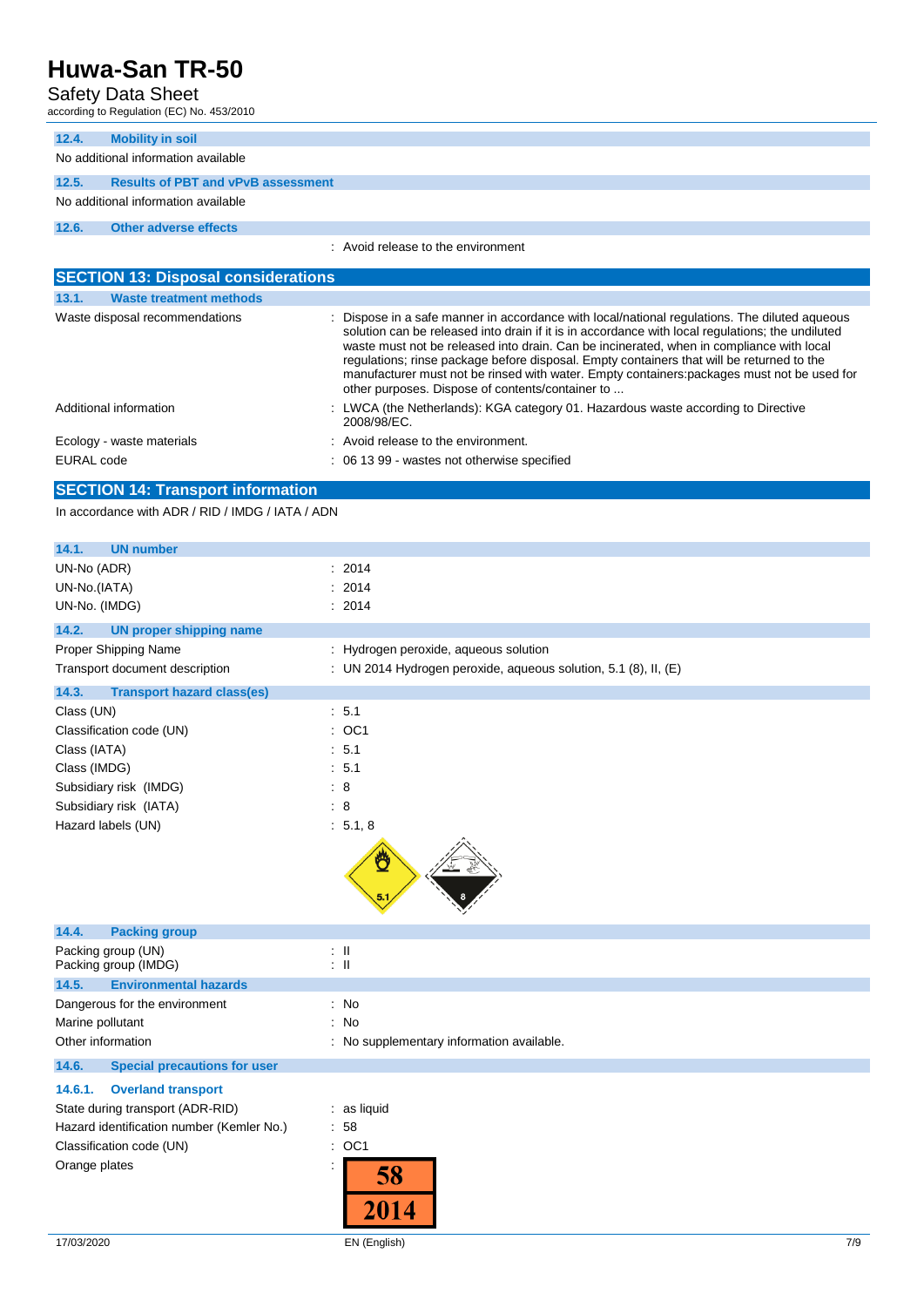# Safety Data Sheet

according to Regulation (EC) No. 453/2010

| $\frac{1}{2}$ and $\frac{1}{2}$ is a region of $\frac{1}{2}$ in the results of $\frac{1}{2}$ |             |  |  |
|----------------------------------------------------------------------------------------------|-------------|--|--|
| Tunnel restriction code                                                                      | ÷Е          |  |  |
| 14.6.2. Transport by sea                                                                     |             |  |  |
| EmS-No. (Fire)                                                                               | $E = F - H$ |  |  |
| EmS-No. (Spillage)                                                                           | $SS-Q$      |  |  |
| $\overline{AB}$<br>Alu tunnonnal                                                             |             |  |  |

# **14.6.3. Air transport**

No additional information available

**14.6.4. Inland waterway transport**

## No additional information available

**14.7. Transport in bulk according to Annex II of MARPOL 73/78 and the IBC Code**

Not applicable

|                                                                                                                                                                                          | <b>SECTION 15: Regulatory information</b>                                                      |                |  |
|------------------------------------------------------------------------------------------------------------------------------------------------------------------------------------------|------------------------------------------------------------------------------------------------|----------------|--|
| 15.1.                                                                                                                                                                                    | Safety, health and environmental regulations/legislation specific for the substance or mixture |                |  |
| 15.1.1.                                                                                                                                                                                  | <b>EU-Regulations</b>                                                                          |                |  |
|                                                                                                                                                                                          | No REACH Annex XVII restrictions                                                               |                |  |
|                                                                                                                                                                                          | Contains no REACH candidate substance                                                          |                |  |
| VOC content                                                                                                                                                                              |                                                                                                | Not applicable |  |
|                                                                                                                                                                                          | Seveso Information                                                                             |                |  |
| 15.1.2.                                                                                                                                                                                  | <b>National regulations</b>                                                                    |                |  |
| Please note Directive 92/85/EEC (Pregnant Workers directive) and amendments.<br>Please note Directive 94/33/EC (Preotection of Young Workers at the workplace Directive) and amendments. |                                                                                                |                |  |

#### **15.2. Chemical safety assessment**

No chemical safety assessment has been carried out

#### **SECTION 16: Other information**

Indication of changes:

Revised safety data sheet in accordance with commisssion regulation (EU) No 453/2010.

Data sources **integral of the information** in this safety data sheet is based on data and samples provided to BIG. The sheet was written to the best of our ability and according to the state of knowledge at that time. The safety data sheet only constitutes a guideline for the safe handling, use, consumption, storage, transport and disposal of the substances/preparations/mixtures mentioned under point 1. New safety data sheets are written from time tot time. Only the most recent versions may be used. Old versions must be destroyed. unless indicated ontherwise word for word on the safety data sheet, the information does not apply to substances/preparations/mixtures in purer form, mixed with other substances or in processes. The safety data sheets offers no quality specification for the substances/preparations/mixtures in questions. REGULATION (EC) No 1272/2008 OF THE EUROPEAN PARLIAMENT AND OF THE COUNCIL of 16 December 2008 on classification, labelling and packaging of substances and mixturejs, amending and repealing Directives 67/548/EEC and 1999/45/EC, and amending Regulation (EC) No 1907/2006.

Other information in the set of the set of the set of the set of the set of the set of the set of the set of the set of the set of the set of the set of the set of the set of the set of the set of the set of the set of the

#### Full text of H- and EUH-phrases::

| Acute Tox. 4 (Inhalation:dust, mist) | Acute toxicity (inhalation:dust, mist) Category 4                                          |
|--------------------------------------|--------------------------------------------------------------------------------------------|
| Acute Tox. 4 (Oral)                  | Acute toxicity (oral), Category 4                                                          |
| Eye Dam. 1                           | Serious eye damage/eye irritation, Category 1                                              |
| Ox. Lig. 1                           | Oxidising Liquids, Category 1                                                              |
| Skin Corr. 1A                        | Skin corrosion/irritation, Category 1A                                                     |
| Skin Irrit, 2                        | Skin corrosion/irritation, Category 2                                                      |
| STOT SE 3                            | Specific target organ toxicity — Single exposure, Category 3, Respiratory tract irritation |
| Aquatic Chronic 3                    | Chronic aquatic toxicity, Category 3                                                       |
| H <sub>271</sub>                     | May cause fire or explosion; strong oxidiser                                               |
| H302                                 | Harmful if swallowed                                                                       |
| H314                                 | Causes severe skin burns and eye damage                                                    |
| H315                                 | Causes skin irritation                                                                     |
| H318                                 | Causes serious eye damage                                                                  |
| H332                                 | Harmful if inhaled                                                                         |
| H335                                 | May cause respiratory irritation                                                           |
| H412                                 | Harmful to aquatic life with long lasting effects                                          |
|                                      |                                                                                            |